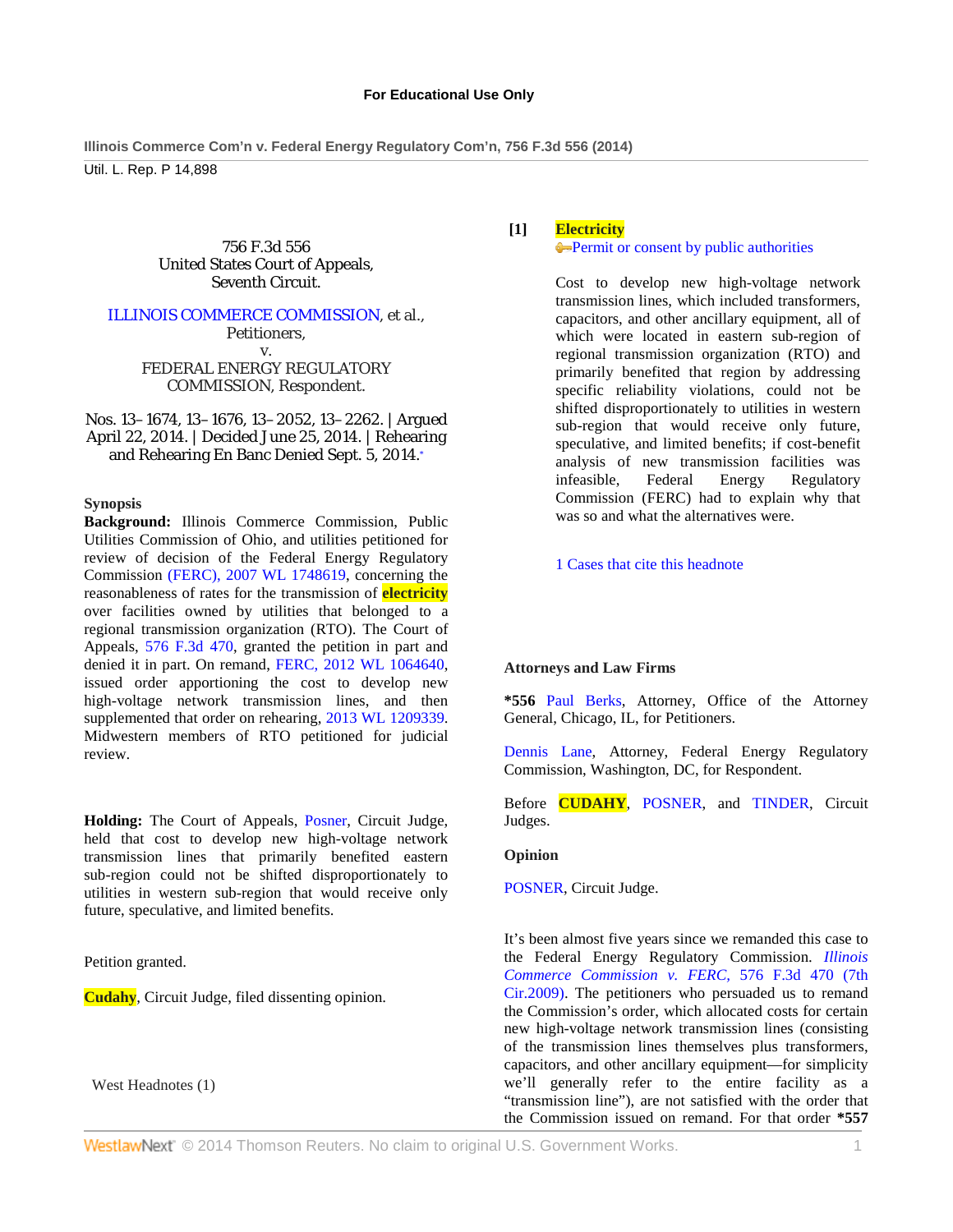Util. L. Rep. P 14,898

reinstated without change the order that we had vacated.

The petitioners are primarily the midwestern members of a Regional Transmission Organization (plus the Illinois Commerce Commission, which essentially is appearing on behalf of Commonwealth Edison, the largest **electrical** utility in Illinois) called PJM Interconnection. A Regional Transmission Organization is a voluntary association primarily of utilities that either own **electrical** transmission lines that comprise a regional **electrical** grid or generate **electricity** that is transmitted to the customers in the region. The association operates the grid on behalf of the members.

PJM has the largest peak load (the amount of **electrical** power expected to be provided for a sustained period of above-average demand) of any Regional Transmission Organization—also the largest population and the most transmission mileage. Its region stretches east and south from the Chicago area (northeastern Illinois) to western Michigan, eastern Indiana, Ohio, Kentucky, Tennessee, West Virginia, Pennsylvania, New Jersey, Delaware, Maryland, the District of Columbia, North Carolina, and Virginia. Most midwestern utilities, however, belong not to PJM but to an Independent System Operator (which is similar to a Regional Transmission Organization, however) called Midcontinent Independent System Operator, Inc. (MISO). As shown on the map (prepared by the ISO/RTO Council, www.isorto.org/about/default, visited June 23, 2014, as were the other websites cited in this opinion), MISO operates in the Midwest, South, and some of the Great Plains states, in contrast to PJM, which operates mainly in the mid-Atlantic region but also, though to a considerably lesser extent, in the Midwest. The Federal Energy Regulatory Commission's order is addressed only to PJM, but MISO will play a bit role in our analysis.

#### **REGIONAL TRANSMISSION ORGANIZATIONS**



**\*558** What we'll refer to as the western region of PJM consists of the parts of Michigan, Illinois, and Indiana shown on the map as being in PJM's domain, along with all of Ohio. **Electrical** generating plants in the western region usually are close to the customers—Chicago, for example, a major **electricity** market, is ringed by power plants—and so in that region relatively low-voltage transmission lines (typically 345–kilovolts) are adequate for serving most customers, although the region also has a number of high–voltage—765–kV—lines for transmitting **electricity** with greater efficiency, mainly from Indiana to customers in Chicago. The cities in the eastern region use even lower voltage (230–kV lines) than the cities in the western region, but most of the power plants are farther away from the customers than in PJM's western region and therefore 500–kV lines are preferred even though more expensive; the reason is that higher voltage reduces the amount of **electricity** that is lost as a function of the distance over which it is transmitted.

The question presented by the petition for review is the extent to which the members of PJM in its western region (we'll call these the "western utilities") can be required to contribute to the costs of newly built or to-be-built 500–kV lines (we'll call these the "new transmission lines") even though the lines are primarily in the eastern part of PJM. Originally at issue were 18 such lines and related projects, expected to cost \$6.6 billion *in toto.* The number of new lines has dwindled to 12 (11 already built, the other under construction; but 3 more are under study). The current estimate of the total cost of the projects that have been or will be completed is \$2.7 billion.

PJM's western utilities are unlikely to obtain a significant additional supply of **electricity** from the new transmission lines. The capacity of the western utilities to generate **electricity** is already ample—so ample that they transmit a great deal of their **electricity** to the eastern members of PJM to help them meet the heavy eastern demand for **electricity**. Because the demand for **electricity** is so much greater in PJM's eastern subregion, it's unlikely that much **electricity** will be transmitted from the eastern to the western utilities via the new transmission lines.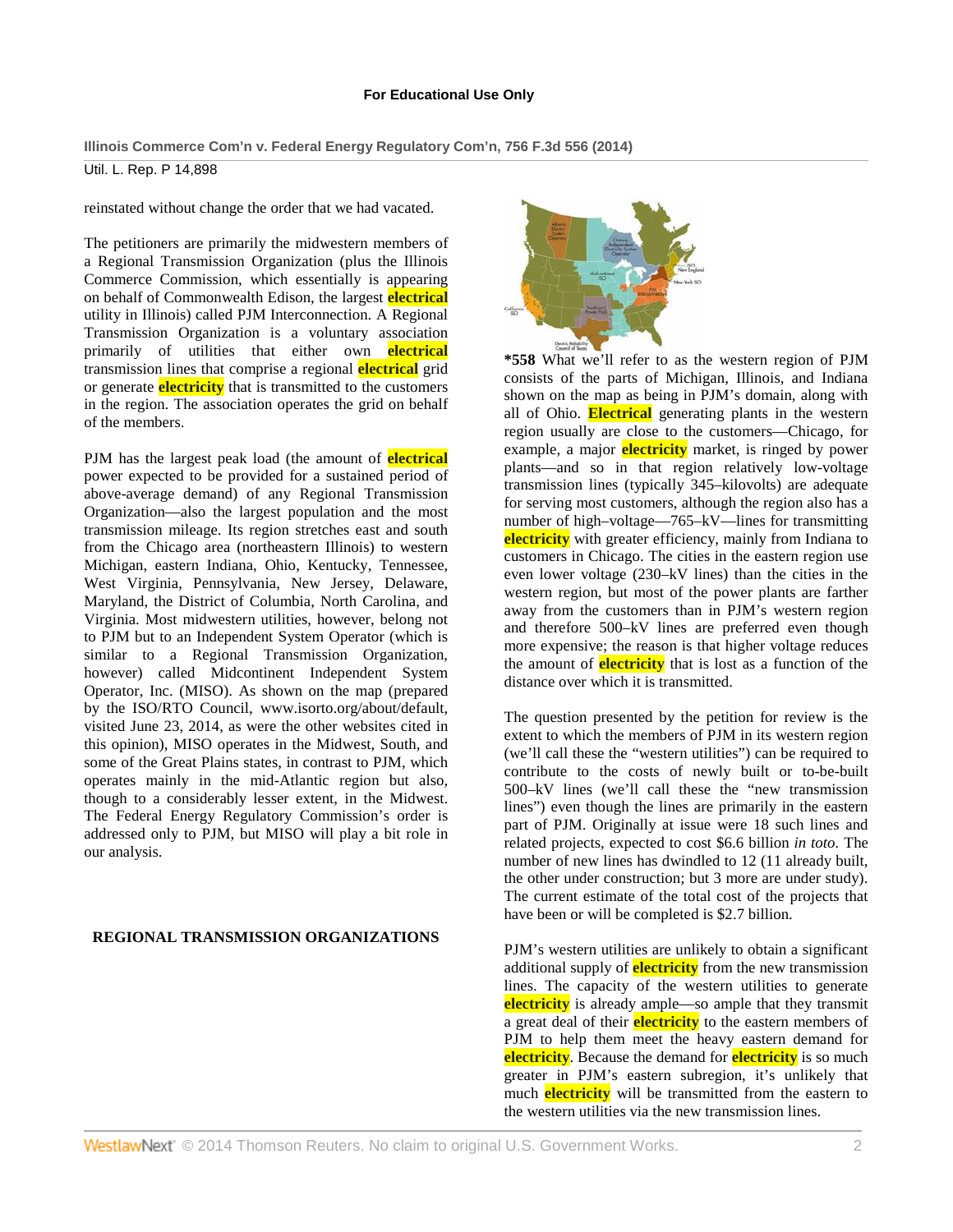Util. L. Rep. P 14,898

Still, the western utilities may benefit from the new high-voltage transmission lines in PJM's eastern region, and to the extent they do they can be required to contribute to the cost of building the new lines. The Commission's order that we set aside five years ago made no effort to quantify those benefits, however; instead it allocated the costs of the new transmission lines among all the members of PJM in proportion to each utility's **electricity** sales, a pricing method analogous to a uniform sales tax. The Commission acknowledged that this was a crude method of cost allocation—which is to put it mildly, because without quantifying the benefits of the eastern projects to the western utilities it is impossible to determine what those utilities should be charged: charging costs greater than the benefits would overcharge the utilities, and charging costs less than the benefits would undercharge them. The Commission defended its approach by appealing to the difficulty of measuring the benefits that the western utilities would derive from the new lines. We considered that a feeble defense. We said that "FERC is not authorized to approve a pricing scheme that requires a group of utilities to pay for facilities from which its members derive no benefits, or benefits that are trivial in relation to the costs sought to be shifted to its members." [576 F.3d at 476.](http://www.westlaw.com/Link/Document/FullText?findType=Y&serNum=2019550254&pubNum=0000506&fi=co_pp_sp_506_476&originationContext=document&vr=3.0&rs=cblt1.0&transitionType=DocumentItem&contextData=(sc.Search)%23co_pp_sp_506_476) We acknowledged that "if [the Commission] cannot quantify the benefits to the midwestern utilities from new **\*559** 500 kV lines in the East, ... but it has an articulable and plausible reason to believe that the benefits are at least roughly commensurate with those utilities' share of total **electricity** sales in PJM's region, then fine; the Commission can approve PJM's proposed pricing scheme on that basis." *Id.* [at 477.](http://www.westlaw.com/Link/Document/FullText?findType=Y&serNum=2019550254&pubNum=0000506&fi=co_pp_sp_506_477&originationContext=document&vr=3.0&rs=cblt1.0&transitionType=DocumentItem&contextData=(sc.Search)%23co_pp_sp_506_477) But the Commission hadn't met that standard either. So we remanded.

Almost three years elapsed before the Commission issued its order on remand. *[PJM Interconnection, L.L.C.,](http://www.westlaw.com/Link/Document/FullText?findType=Y&serNum=2027413487&pubNum=0000920&originationContext=document&vr=3.0&rs=cblt1.0&transitionType=DocumentItem&contextData=(sc.Search))* 138 [FERC P 61230 \(March 30, 2012\).](http://www.westlaw.com/Link/Document/FullText?findType=Y&serNum=2027413487&pubNum=0000920&originationContext=document&vr=3.0&rs=cblt1.0&transitionType=DocumentItem&contextData=(sc.Search)) A year later the Commission supplemented the order on rehearing, *[PJM](http://www.westlaw.com/Link/Document/FullText?findType=Y&serNum=2030222200&pubNum=0000920&originationContext=document&vr=3.0&rs=cblt1.0&transitionType=DocumentItem&contextData=(sc.Search))  Interconnection, L.L.C.,* [142 FERC P 61216 \(March 22,](http://www.westlaw.com/Link/Document/FullText?findType=Y&serNum=2030222200&pubNum=0000920&originationContext=document&vr=3.0&rs=cblt1.0&transitionType=DocumentItem&contextData=(sc.Search))  [2013\),](http://www.westlaw.com/Link/Document/FullText?findType=Y&serNum=2030222200&pubNum=0000920&originationContext=document&vr=3.0&rs=cblt1.0&transitionType=DocumentItem&contextData=(sc.Search)) and now, a year farther on, the western utilities are back before us, challenging the order on remand—which like the order we set aside prescribes "a region-wide postage-stamp allocation of the costs of new transmission facilities that operate at and above 500 kV." *[PJM](http://www.westlaw.com/Link/Document/FullText?findType=Y&serNum=2027413487&pubNum=0000920&originationContext=document&vr=3.0&rs=cblt1.0&transitionType=DocumentItem&contextData=(sc.Search))  [Interconnection, L.L.C., supra,](http://www.westlaw.com/Link/Document/FullText?findType=Y&serNum=2027413487&pubNum=0000920&originationContext=document&vr=3.0&rs=cblt1.0&transitionType=DocumentItem&contextData=(sc.Search))* 138 FERC P 61230, ¶ 49. This is FERC-speak for allocating the costs of the high-voltage lines across *all* the PJM utilities, east or west, in proportion to each utility's respective sales. Just as the price of sending a letter anywhere within the United States is the same, so the cost that an **electrical** utility must contribute to a 500–kV transmission line will, if FERC has its way, be independent of the utility's location relative to the location of the transmission line.

The postal analogy is forced. Distance doesn't figure in the price of a letter, because most of the costs of postal service are incurred in the postal facilities in which mail is sorted and in local pick-up and delivery service, rather than in the transportation of the letter between distant locations. Here we're talking about the allocation of the huge costs of building high-voltage transmission lines that do not provide uniform benefits to all the utilities in the region in which the lines are built.

Much of the Commission's order on remand is devoted to hand-wringing over how difficult it is to estimate the benefits to PJM's western utilities of the new 500–kV lines in the east (thus reprising its original order). Yet at the same time the opinion contains detailed dollar estimates of many of the benefits—but without explaining the basis of the estimates. Studies are cited from time to time, but the evidence and analysis on which they're based are not described. Eventually the Commission threw up its hands and said in its order on rehearing that "500 kV and above transmission facilities provide a broad range of benefits, including reduced congestion, reduced outages, reduced operating reserve requirements, and reduced losses. These benefits radiate from the upgraded facility, and thus are spread throughout the PJM region." *[PJM Interconnection, L.L.C., supra,](http://www.westlaw.com/Link/Document/FullText?findType=Y&serNum=2030222200&pubNum=0000920&originationContext=document&vr=3.0&rs=cblt1.0&transitionType=DocumentItem&contextData=(sc.Search))* 142 FERC P 61216, [¶ 67](http://www.westlaw.com/Link/Document/FullText?findType=Y&serNum=2030222200&pubNum=0000920&originationContext=document&vr=3.0&rs=cblt1.0&transitionType=DocumentItem&contextData=(sc.Search)) (footnote omitted). But how far they "radiate," and how equally, and with what loss of effect as the distance grows are critical questions not answered in the Commission's order. The benefits may "spread throughout" the entire domain of PJM without spreading equally, or even approximately equally, among the utilities that comprise PJM.

Of the four types of benefit listed by the Commission in the passage we just quoted, at least two—reduced **electrical** outages and reduced **electricity** losses—will definitely not be equally distributed between the utilities in the eastern region and the utilities in the western region. Outages in the eastern region will be reduced because the high-voltage transmission facilities will enable **electricity** to be transmitted with greater reliability within the region. But outages in the western region will be reduced only trivially. The flow of **electricity \*560** in PJM's domain is west to east except there is some flow the other way from eastern Indiana to the Chicago area. And the typical blackout or brownout occurs because of an outage in an individual transmission line or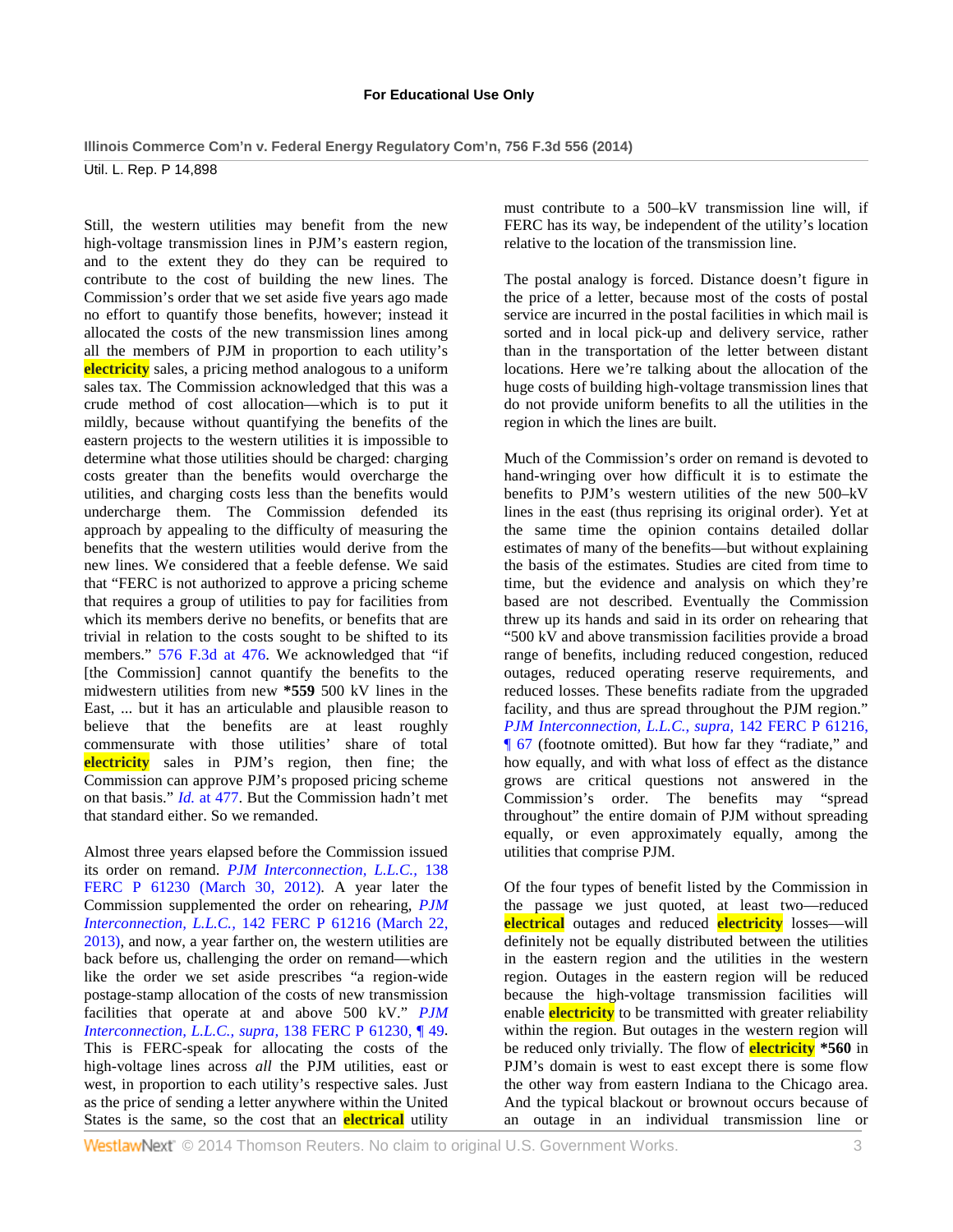Util. L. Rep. P 14,898

transformers, often because of an overload or weather damage, and the outages will persist until those lines can be repaired, rather than being offset by a new supply of **electricity**, whether from west or east.

As for reducing losses of **electricity** attributable to the distance over which it is transmitted, the new high-voltage transmission lines will do that in the eastern region because high voltage is more efficient than low for transmitting **electricity** over long distances. The western utilities will benefit too, because they won't have to generate as much **electricity** to satisfy the eastern demand. And because PJM requires the western utilities to maintain reserve capacity (just as hospitals are required to install generators to provide a back-up supply of **electricity** should there be an outage) to make up for interruptions in the supply of **electricity** to the eastern utilities, a reduction in those interruptions as a result of the new high-voltage transmission facilities will enable the western utilities to reduce their reserve capacity.

Another benefit to the western utilities will be a reduction in congestion in their transmission lines if interruptions in transmission to the eastern utilities are reduced because transmission lines in the east will be transmitting **electricity** at a higher voltage. Transmission congestion occurs when customers' demand for **electricity** exceeds transmission capacity, resulting in what is called "curtailment": the grid operator does not allow additional supply to enter the grid because it would overload the lines. Curtailment is costly to the utilities because it means they're producing **electricity** that cannot be sold to their customers because it cannot be transmitted to them.

So some of the benefits of the new high-voltage transmission facilities will indeed "radiate" to the western utilities, as the Commission said, but "some" is not a number and does not enable even a ballpark estimate of the benefits of the new transmission lines to the western utilities. Consider two utilities, one in northern Illinois and one in southern New Jersey, whose peak-load capacity is the same. How likely is it that they benefit even roughly equally from a new 500–kV transmission facility in New Jersey? The New Jersey utility would obtain or deliver **electricity** using that facility; the Illinois utility could reduce its reserve capacity slightly because it would be less likely to have to help the New Jersey utility overcome an outage, as an outage would be less likely. Those are not equivalent benefits, though treated by the Commission as equivalent. The only explanation for why it did that is that having failed to conduct a cost-benefit analysis, it had no basis for treating the benefits as other

than equivalent.

The western utilities go to the opposite extreme, arguing that their obligation to contribute to the cost of the new facilities should be limited to the percentage of their (that is, the western utilities') **electricity** that flows through what is called a "constrained" transmission facility (one likely to experience an outage). This is called the "distribution factor" or "beneficiary pays" approach, in contrast to the Commission's postage-stamp approach. The western utilities acknowledge that by enlarging transmission capacity the new facilities in the east will confer a benefit on them by reducing the constraint factor and consequent outage danger in the western subregion. They assign a very low dollar figure to this benefit, however, and the Commission has shown that the figure is **\*561** an underestimate. But it failed to come up with its own estimate.

One of the attorneys for the utilities remarked at oral argument that "utility executives and regulators have long struggled with how to quantify reliability benefits." If one may judge from its opinions in the present case, FERC has given up the struggle. But it has done so prematurely, without demonstrating that even a rough estimate of the benefits to be conferred by the new eastern transmission facilities is impossible. Cost-benefit analysis is the standard method of valuing large public or commercial projects, and is hardly alien to the **electric** power industry. PJM for example in 2011 conducted a cost-benefit analysis of a \$100 million project to enlarge a 500–kV transmission line. It estimated costs and benefits over the first 15 years of the project's life, discounted them to present value at an annual rate of 7.7 percent, determined the ratio of the present value of the benefits to the present value of the costs at 14.76, and approved the project. PJM, "MEP–B–11 Cost/Benefit Analysis" 3 (Nov. 3, 2011), www.pjm.com/%25/media/committees-groups/committee s/teac/20111103/20111103-2011-marketefficiency-analys is-results-update.ashx. (On the methodology of cost-benefit analysis generally, see, e.g., *CostBenefit Analysis* (Richard Layard & Stephen Glaister eds.1994), and for a short introduction, see Thayer Watkins, "An Introduction to Cost Benefit Analysis," www.sjsu.edu/faculty/watkins/cba.htm.) Of course it's often difficult to obtain reliable predictions of costs and benefits, as long recognized in the extensive academic literature on cost-benefit analysis of big public infrastructure projects with long expected lives. See, e.g., Bent Flyvbjerg, "Policy and Planning for Large–Infrastructure Projects: Problems, Causes, Cures,"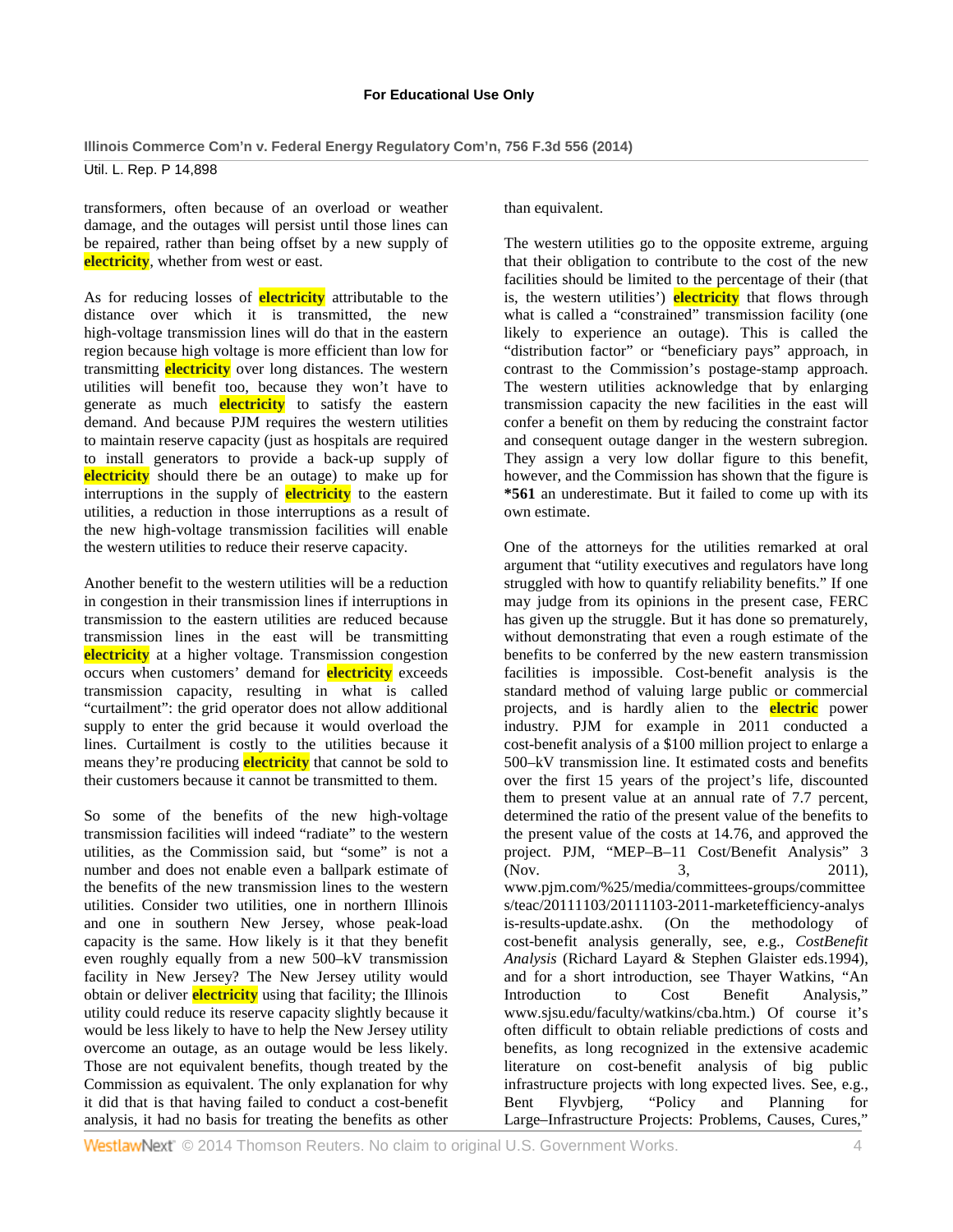Util. L. Rep. P 14,898

34 *Environment & Planning B: Planning and Design* 578 (2007); Bert van Wee, "Large Infrastructure Projects: A Review of the Quality of Demand Forecasts and Cost Estimations," in *id.* at 611; Roger Vickerman, "Cost–Benefit Analysis and Large–Scale Infrastructure Projects: State of the Art and Challenges," in *id.* at 598. But the literature does not infer impossibility from difficulty, as FERC apparently does. Indeed, cost-benefit analysis has been used in more difficult cases than this one, for example where some of the costs or benefits are nonmonetary, see, e.g., John Rolfe, "Cost–Benefit Analysis—Some Practical Examples," www.cqu.edu.au/\_ data/assets/powerpoint\_doc/0014/23009/Rolfe-AGSIP-C BA-April-2007.ppt, or where the costs are impossible to pinpoint but catastrophic risks exist. See index references to "cost-benefit analysis" in Richard A. Posner, *Catastrophe: Risk and Response* 316 (2004).

We do not suggest that postage-stamp pricing is appropriate only for the postal service. Our concern is with the absence from the Commission's orders of even an attempt at empirical justification. The Commission *assumes*—it does not demonstrate—that the benefits of the eastern 500–kV lines are proportionate to the total **electric**-power output of each utility, no matter how remote the utility is from the eastern projects that the utility is to be made to contribute to the costs of. It is a method guaranteed to overcharge the western utilities, as they will benefit much less than the eastern utilities from eastern projects that are designed to improve the **electricity** supply in the east, though the western utilities will derive an incidental consequence that the Commission hasn't tried to quantify. Contrast our wind-power decision, *[Illinois Commerce Commission v.](http://www.westlaw.com/Link/Document/FullText?findType=Y&serNum=2030683986&pubNum=0000506&originationContext=document&vr=3.0&rs=cblt1.0&transitionType=DocumentItem&contextData=(sc.Search))  FERC,* 721 F.3d 764 [\(7th Cir.2013\),](http://www.westlaw.com/Link/Document/FullText?findType=Y&serNum=2030683986&pubNum=0000506&originationContext=document&vr=3.0&rs=cblt1.0&transitionType=DocumentItem&contextData=(sc.Search)) which upheld postage-stamp pricing of the transmission lines required to bring western wind-generated **electrical** power to the **\*562** MISO utilities. There was evidence that the lines would not yield highly disparate benefits to the utilities asked to contribute to their costs. See *id.* [at 774–75.](http://www.westlaw.com/Link/Document/FullText?findType=Y&serNum=2030683986&pubNum=0000506&fi=co_pp_sp_506_774&originationContext=document&vr=3.0&rs=cblt1.0&transitionType=DocumentItem&contextData=(sc.Search)%23co_pp_sp_506_774)  Indeed, the Commission had determined that the benefits from the new lines would be spread almost evenly across all the utilities. *[Midwest Independent Transmission](http://www.westlaw.com/Link/Document/FullText?findType=Y&serNum=2024135699&pubNum=0000920&originationContext=document&vr=3.0&rs=cblt1.0&transitionType=DocumentItem&contextData=(sc.Search))  System Operator, Inc.,* [133 FERC P 61221, ¶¶ 54–56](http://www.westlaw.com/Link/Document/FullText?findType=Y&serNum=2024135699&pubNum=0000920&originationContext=document&vr=3.0&rs=cblt1.0&transitionType=DocumentItem&contextData=(sc.Search))  [\(Dec. 16, 2010\).](http://www.westlaw.com/Link/Document/FullText?findType=Y&serNum=2024135699&pubNum=0000920&originationContext=document&vr=3.0&rs=cblt1.0&transitionType=DocumentItem&contextData=(sc.Search)) It made no such determination in the present case; as a practical matter, all it did was express a hope that things might turn out that way.

As an example of the unreality of that hope, consider the 500–kV project (eventually abandoned) called Branchburg–Roseland–Hudson, which was to be built in New Jersey at an expected cost of \$946 million. PJM

refers to "20 thermal and reactive reliability criteria violations in Northern New Jersey," and these are the only reasons given for the project. Under the Commission's cost allocation, only about 12 percent of the cost of the project would have been paid by the two principal New Jersey utilities, while Commonwealth Edison would have had to pay almost 16 percent even though there was no suggestion that it had contributed more than trivially (1.26 percent was its estimate, though probably an underestimate because based on its "beneficiary pays" analysis) to those thermal and reactive reliability criteria violations.

The Commission relied heavily for its postage-stamp approach on an "ISO/RTO Metrics Report" published in 2011 by the Regional Transmission Organizations and their cousins the Independent System Operators. Only two pages of the report, however, refer to possible cost savings from PJM's plans, which include the new 500–kV projects, to improve its grid. The discussion of those savings is cursory and conclusional, as where the report says that "by planning for future reliability needs on a region-wide rather than a utility-by-utility or state-by-state basis, PJM's Regional Transmission Expansion Planning (RTEP) process helps focus on transmission upgrades that meet reliability criteria and increase economic efficiency. Annual savings: \$390 million." Not only are the calculations that yield the \$390 million figure not disclosed, but there is no indication of how the benefits of the increased efficiency are likely to be distributed across PJM's region. Some of the savings that the report attributes to the new projects, such as greater generation capacity, appear to be irrelevant to utilities in the western subregion, such as Commonwealth Edison, because those utilities don't need additional generation capacity; the need is in the east.

In denying the petition of Dayton Power & Light (one of the western utilities challenging the Commission's<br>postagestamp approach) for rehearing of the postagestamp approach) for rehearing of the Commission's order on remand, the Commission had repeated the statement in our opinion that "if [the Commission] cannot quantify the benefits to the [ ]western utilities from new 500 kV lines in the east" it can nevertheless reinstate the order that we had vacated if it "has an articulable and plausible reason to believe that the benefits are at least roughly commensurate with" the western utilities' share of **electricity** sales in the entire PJM region. *[PJM Interconnection, L.L.C., supra,](http://www.westlaw.com/Link/Document/FullText?findType=Y&serNum=2030222200&pubNum=0000920&originationContext=document&vr=3.0&rs=cblt1.0&transitionType=DocumentItem&contextData=(sc.Search))* 142 [FERC P 61216, ¶ 38.](http://www.westlaw.com/Link/Document/FullText?findType=Y&serNum=2030222200&pubNum=0000920&originationContext=document&vr=3.0&rs=cblt1.0&transitionType=DocumentItem&contextData=(sc.Search)) But even the modest goal of rough commensurability requires *some* effort by the Commission, as we insisted, to quantify the benefits. It

**WestlawNext** © 2014 Thomson Reuters. No claim to original U.S. Government Works. 5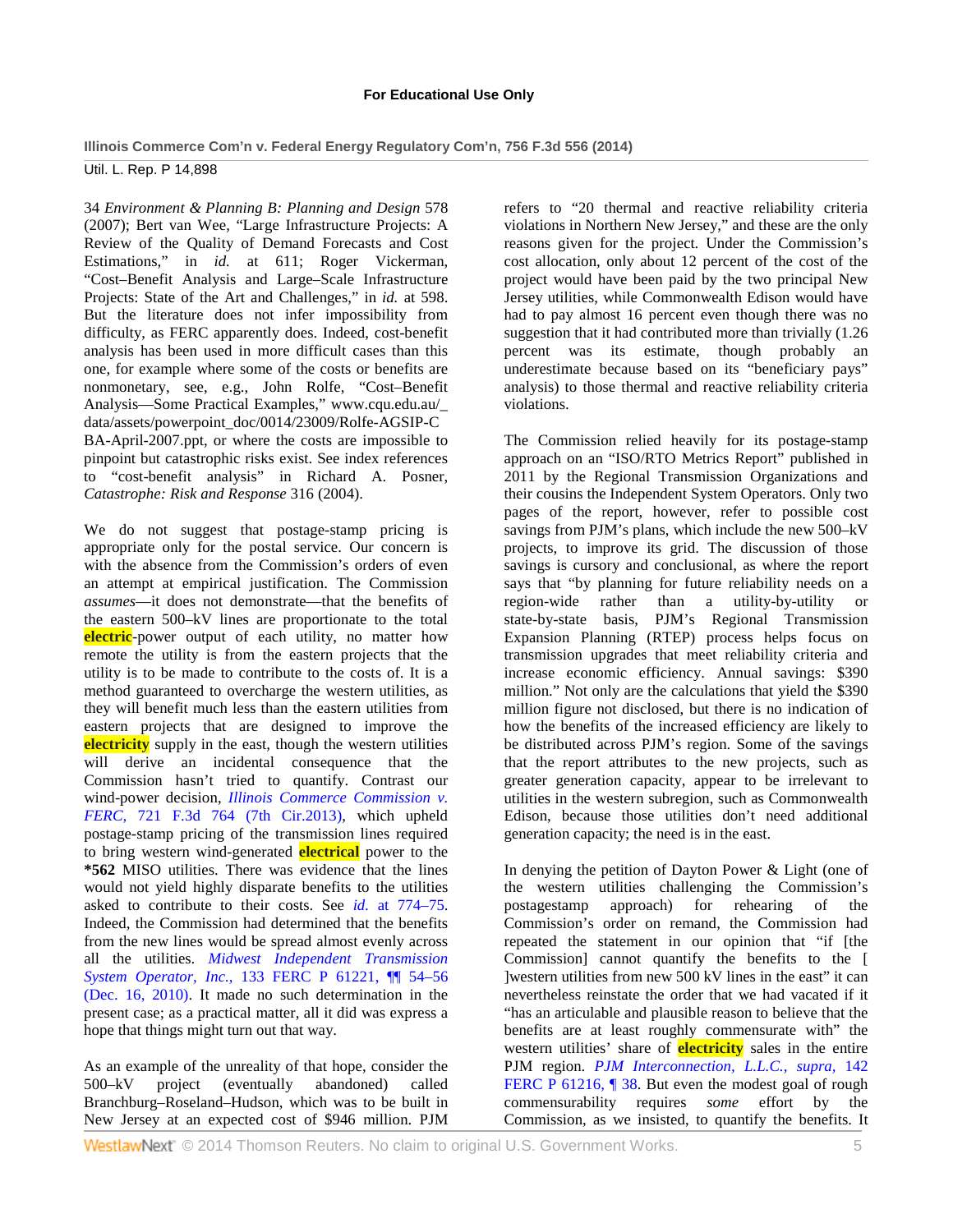Util. L. Rep. P 14,898

hasn't responded to that directive. Instead it says such things as that the western utilities "will make use of and benefit from" the new eastern 500–kV transmission lines. *Id.* **[47]** 37. The Commission doesn't explain how much use or how much benefit. Instead it points out unhelpfully that "flows on the transmission facilities that operate at or above 500 kV **\*563** also can change over time." *Id.* ¶ 47. Yes, but how likely is such change, when is it likely to occur, and how great is it likely to be? These questions the Commission ignores.

The Commission refers repeatedly to the fact that 500–kV transmission lines have an estimated useful life of 40 years, and it emphasizes that much can change over 40 years. That is indeed true—indeed a truism—but again unhelpful, as it offers no insight into the likely character or direction of change over that period. A lot of wind blows over the Atlantic Ocean, and maybe some day, as the Commission notes, that wind will generate **electricity** for Chicago, or for that matter Seattle. There are plans to build a large wind farm in the Atlantic Ocean off Cape Cod. See "Cape Wind Completing Geophysical Surveys; Aided by Four Massachusetts Companies," May 12, 2014, www.capewind. org/node/1751. But there is nothing in the Commission's opinions on remand concerning when the wind farm (which is controversial, and has been repeatedly delayed since it was first proposed in 2001, Katharine Q. Seelye, "Funds and New Timetable for Offshore Wind Farm in Massachusetts," *New York Times,* Feb. 27, 2014, p. A16) will be built or whether any of its power is likely to be transmitted to PJM's western utilities. We don't see how the prospect of such a wind farm justifies making Commonwealth Edison pay more for a transmission facility designed to reduce outages in New Jersey than the two primary utilities serving New Jersey are required to pay.

Furthermore, the Commission, underlining what appears to be an aversion to cost-benefit analysis, ignores the need to discount future to present value in order to value a future benefit. Suppose it were certain (obviously it is not certain) that in 2060 Commonwealth Edison will derive a \$100 million benefit from an eastern transmission facility completed in 2020 (and thus reaching the end of its useful life in 2060) for which it was charged \$100 million that year. At a discount rate of 5 percent the present value of that future benefit would be only \$14.2 million.

The Commission states that since Exelon now owns not only Commonwealth Edison but also an eastern PJM utility (Baltimore Gas & **Electric**), Exelon's "views of the benefits that these subsidiaries receive from the new high

voltage connection lines will change over time as corporate structures change, blurring distinctions between Eastern and Western PJM." *Id.* 148. But "corporate structure" has nothing to do with the benefits that the two subsidiaries will or won't receive from the Commission's cost-allocation system. Exelon will be delighted by the benefits that its eastern subsidiary receives but distressed at the costs that its western subsidiary will incur without corresponding benefits.

The Commission notes Dayton Power & Light's argument "that all of the 500 kV and above lines at issue are hundreds of miles away from [Dayton Power & Light's] system, and that it would be a near impossibility for lines located so far away to provide any meaningful role in reducing the number of momentary [outages] or outages of less than an hour experienced on the Dayton system." *Id.* ¶ 58. (For remember that when **electricity** is transmitted over long distances, some of it is lost.) Dayton Power & Light adds that "neither it, ComEd, nor AEP's [American **Electric** Power's] Ohio subsidiaries own any 500 kV facilities, yet these companies do not experience abnormally high outage rates on their transmission systems." *Id.* To this the Commission's only reply is that "Dayton admits that the Western PJM zones received some benefit from their **\*564** integration into PJM." *Id.* ¶ 79. But will any of the benefit from the *new* transmission facilities be in the western subregion? And if so, how much? We'd settle for a rough estimate. The Commission made no estimate.

In similar vein the Commission, while acknowledging that "western regions of PJM generally have sufficient generation," quotes ComEd as saying that it "sought membership in PJM first of all because of the reliability benefits that membership would bring ... and the most likely source from which ComEd could import energy to prevent loss of load during system emergencies is PJM." *Id.* ¶ 76. True. But from where in PJM?

By now it should be apparent that the basic fallacy of the Commission's analysis is to assume that the 500–kV lines that have been or will be built in PJM's eastern region are basically for the benefit of the entire regional grid. Not true; their purpose is to address specific reliability violations in the eastern part of PJM. No **electric**-power company would spend billions of dollars just to improve reliability in the absence of reliability violations that required fixing. There are bound to be benefits to the entire grid and therefore to the utilities connected to it, but they are incidental, just as repairing a major pothole in a city would incidentally benefit traffic in the city's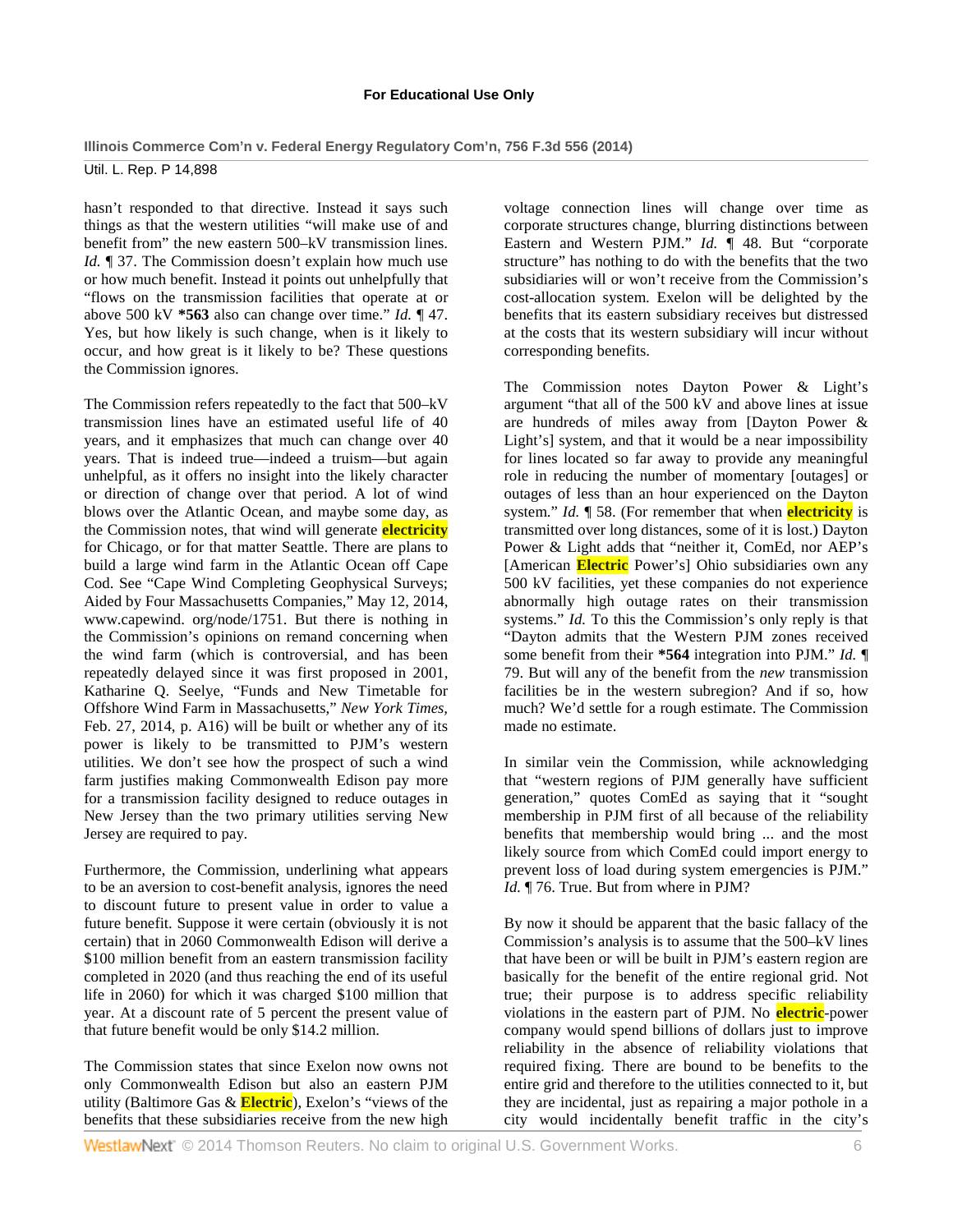Util. L. Rep. P 14,898

suburbs, because some suburbanites commute to the city. So they should pay a share of the cost of repair, but a share proportionate to their use of the street with the pothole rather than proportionate to their population. The incidental-benefits tail mustn't be allowed to wag the primary-benefits dog.

The order on rehearing was approved by a 3 to 2 vote of the FERC commissioners. Commissioner Clark's dissent is particularly pointed. He denies that "there is sufficient evidence or reasoning in the record to find that benefits for utilities in the Midwest are even roughly commensurate to the costs incurred under the postage stamp methodology. Inasmuch as this is the case, I believe the Commission's decision has largely ignored the [Seventh Circuit's] clear directive." He notes that the new "transmission facilities were approved to resolve specific anticipated reliability violations in the East, not to increase the general system-wide benefits discussed in the Order on Remand or the Order on Rehearing." He points out that the Commission confuses benefits from belonging to PJM, which accrue to all the members (a member who doesn't benefit quits—this happens from time to time), with benefits from specific projects, noting succinctly that "avoiding overloads in northern New Jersey reduces outages first and foremost for those living in New Jersey."

We conclude, with regret given the age of this case, that the Commission failed to comply with our order remanding the case to it. It must try again. If it continues to argue that a cost-benefit analysis of the new transmission facilities is infeasible, it must explain why that is so and what the alternatives are. It has presented no evidence that postage-stamp pricing is an acceptable, or the only possible, alternative.

We acknowledge that the benefits of the new facilities to the western utilities may prove unquantifiable because they depend on the likelihood and magnitude of outages and other contingencies, and that likelihood and that magnitude may for all we know baffle the best analysts. If the Commission after *careful* consideration concludes that the benefits can't be quantified even roughly, it can do something like use the western utilities' estimate of the benefits as a starting point, adjust the estimate to account for the uncertainty in benefit allocation, and pronounce the resulting estimate of benefits adequate for regulatory **\*565** purposes. If best is unattainable second best will have to do, lest this case drag on forever.

regional grid that includes the western utilities. But the lines at issue are all located in PJM's eastern region, primarily benefit that region, and should not be allowed to shift a grossly disproportionate share of their costs to western utilities on which the eastern projects will confer only future, speculative, and limited benefits.

The petitions for review are granted and the matter once again remanded to the Commission for new proceedings.

# **[CUDAHY](http://www.westlaw.com/Link/Document/FullText?findType=h&pubNum=176284&cite=0181684701&originatingDoc=I81fec7effccd11e39488c8f438320c70&refType=RQ&originationContext=document&vr=3.0&rs=cblt1.0&transitionType=DocumentItem&contextData=(sc.Search))**, Circuit Judge, dissenting.

The issues presented here are practically identical with those that we dealt with in *[Illinois Commerce Comm'n v.](http://www.westlaw.com/Link/Document/FullText?findType=Y&serNum=2019550254&pubNum=0000506&originationContext=document&vr=3.0&rs=cblt1.0&transitionType=DocumentItem&contextData=(sc.Search))  FERC,* [576 F.3d 470 \(7th Cir.2009\)\(](http://www.westlaw.com/Link/Document/FullText?findType=Y&serNum=2019550254&pubNum=0000506&originationContext=document&vr=3.0&rs=cblt1.0&transitionType=DocumentItem&contextData=(sc.Search)) "*Illinois Commission I* "). I filed a dissent in that case and I emphatically reiterate its contents here.

The majority has expressed a need for more precise numbers about benefits, burdens and a variety of other aspects. Now it has enhanced that need by suggesting the use of cost-benefit analysis (a method, some think, of dressing up dubious numbers to reach more impressive solutions). I will say preliminarily that I think the majority is under the impression that somehow there is a mathematical solution to this problem, and I think that this is a complete illusion. Despite the frequency with which cost-benefit analysis is used, it does not resolve the difficulty of accurately or meaningfully measuring the costs and benefits involved with these grid strengthening projects. Cost allocation, particularly at these extraordinarily high voltages, is far from a precise science, and there are no mathematical solutions to determining benefits region by region or subregion by subregion. *See [PJM Interconnection, L.L.C.,](http://www.westlaw.com/Link/Document/FullText?findType=Y&serNum=2030222200&pubNum=0000920&originationContext=document&vr=3.0&rs=cblt1.0&transitionType=DocumentItem&contextData=(sc.Search))* 142 FERC P [61216, ¶ \(2013\)](http://www.westlaw.com/Link/Document/FullText?findType=Y&serNum=2030222200&pubNum=0000920&originationContext=document&vr=3.0&rs=cblt1.0&transitionType=DocumentItem&contextData=(sc.Search)) ("Remand Rehearing Order")(noting the difficulty of precisely quantifying future benefits); *see also [Illinois Commerce Comm'n v. FERC,](http://www.westlaw.com/Link/Document/FullText?findType=Y&serNum=2030683986&pubNum=0000506&fi=co_pp_sp_506_774&originationContext=document&vr=3.0&rs=cblt1.0&transitionType=DocumentItem&contextData=(sc.Search)%23co_pp_sp_506_774)* 721 F.3d 764, [774 \(7th Cir.2013\)](http://www.westlaw.com/Link/Document/FullText?findType=Y&serNum=2030683986&pubNum=0000506&fi=co_pp_sp_506_774&originationContext=document&vr=3.0&rs=cblt1.0&transitionType=DocumentItem&contextData=(sc.Search)%23co_pp_sp_506_774) ("*Illinois Commission II* ")(same). Both parties acknowledged this much at argument. Cost allocation is a judgmental matter and should be treated as such. *E.g.[, Alabama Elec. Co–op., Inc. v. FERC,](http://www.westlaw.com/Link/Document/FullText?findType=Y&serNum=1982133928&pubNum=0000350&fi=co_pp_sp_350_27&originationContext=document&vr=3.0&rs=cblt1.0&transitionType=DocumentItem&contextData=(sc.Search)%23co_pp_sp_350_27)* 684 F.2d [20, 27 \(D.C.Cir.1982\)](http://www.westlaw.com/Link/Document/FullText?findType=Y&serNum=1982133928&pubNum=0000350&fi=co_pp_sp_350_27&originationContext=document&vr=3.0&rs=cblt1.0&transitionType=DocumentItem&contextData=(sc.Search)%23co_pp_sp_350_27) (explaining the cost causation principle in a different context). Cost allocation produces approximate results and requires selection of the most appropriate methodology among many, none of which are necessarily "right." This is one reason courts should generally be deferential to FERC's technical analysis; and, I think somewhat heretically, because the majority's notions of costcausation and related technical concepts

To summarize, the lines at issue in this case are part of a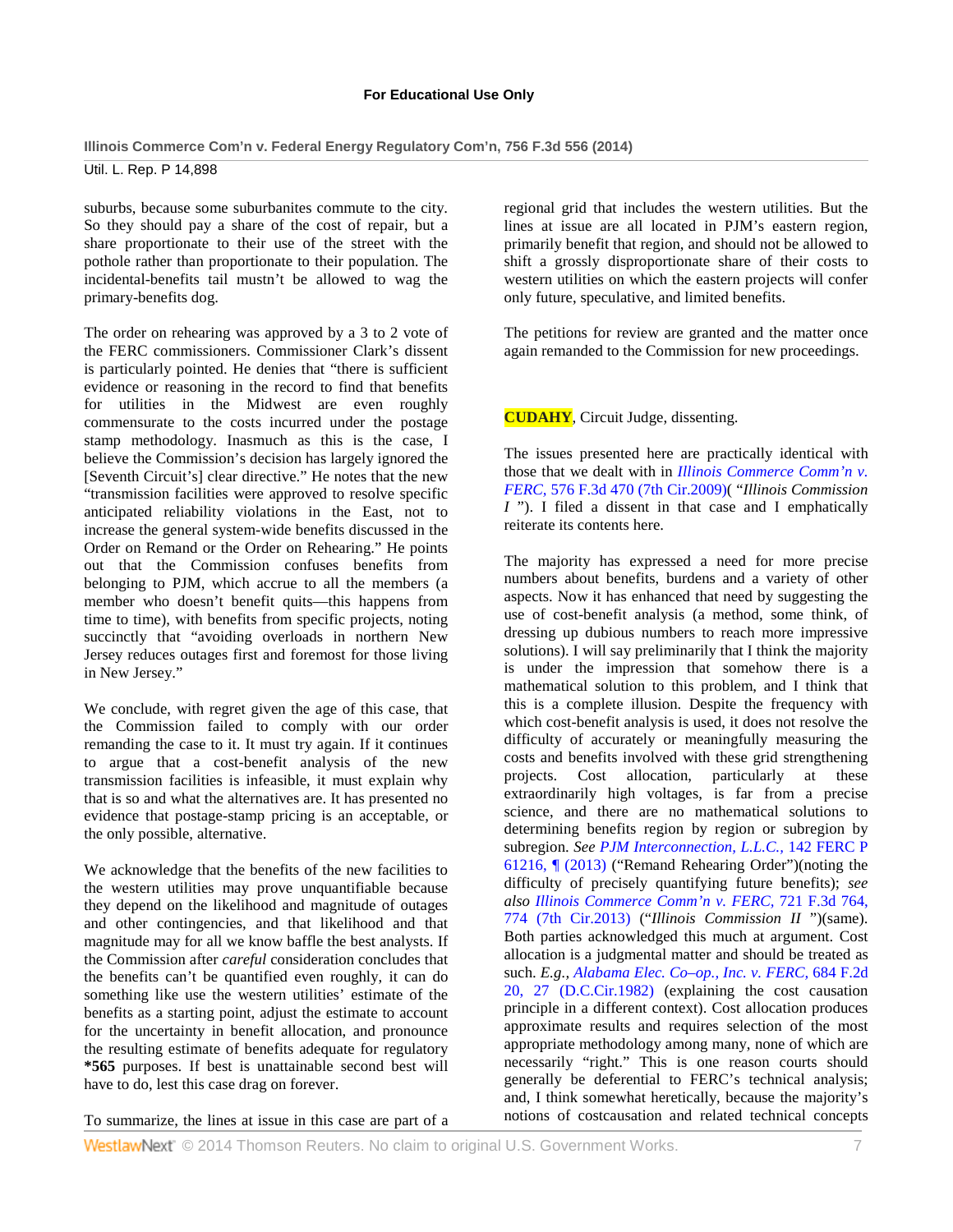Util. L. Rep. P 14,898

were not developed in a context of extra-high voltage projects forming a backbone framework, judicial precedents involving radically distinguishable arrangements, especially those involving lower voltages, are dubious guides to developing an appropriate methodology here.

In addition, the majority indulges in descriptions of many elements of the PJM grid and their functions without reference to any engineering evidence in support. For example, the majority claims that "the cities in the eastern region (of PJM) use even lower voltage (230 kv lines) than the cities in the western region, but most of the power plants are farther away from the customers than in PJM's western region and therefore 500 kv lines are preferred even though more expensive; the reason is that higher voltage reduces [line loss]." Such a statement is at best a vast oversimplification, and the comment that "it's unlikely that much **electricity** will be transmitted from the eastern to the western utilities via the new transmission lines" **\*566** is based on ignoring the potential for future developments of generation and transmission.

In fact, the entire thrust of the majority is toward precise cost causation, even in the present case, where that is indeterminate or at least obscure. The effect of the majority opinion is to emphasize functional relationships of the fragments of PJM rather than its value as a unique whole. I do not agree with the majority (or the Commission) that postage stamp cost distribution is "crude." The reason ascribed by the majority for this deficiency assumes that some other methodology, like DFAX, can trace the benefits of additions with precision—an ability convincingly rejected by the Commission. In fact, the postage stamp methodology is the only one that can be mathematically verified. Thus, if one knows the total cost of the improvements and the total amount of the **electrical** output, one divided by the other provides an unarguable dividend representing the uniform burden of the various segments. Other methodologies provide approximations, but no more. The majority cites *[Illinois Commerce Comm'n v. FERC,](http://www.westlaw.com/Link/Document/FullText?findType=Y&serNum=2030683986&pubNum=0000506&fi=co_pp_sp_506_774&originationContext=document&vr=3.0&rs=cblt1.0&transitionType=DocumentItem&contextData=(sc.Search)%23co_pp_sp_506_774)* 721 F.3d 764, 774 [\(7th Cir.2013\),](http://www.westlaw.com/Link/Document/FullText?findType=Y&serNum=2030683986&pubNum=0000506&fi=co_pp_sp_506_774&originationContext=document&vr=3.0&rs=cblt1.0&transitionType=DocumentItem&contextData=(sc.Search)%23co_pp_sp_506_774) the "wind power decision," as evidence of tolerance for postage stamp allocation but fails to indicate why that decision is not more broadly precedential for this one. In an elaborate effort to distinguish the very similar wind power decision, the majority underestimates the role of a ultra high-voltage backbone in equalizing benefits for all grid members. Why should not uniformity of benefit as provided by the postage stamp approach be the starting point in both cases?

In its critical analysis of an abandoned project in New Jersey the majority cites the alleged single reason for building the project (rather than benefits derived from it). The majority then, by recourse to a Distribution Factor Analysis (DFAX) approach, claims that the New Jersey utilities have been virtually unscathed while Commonwealth Edison has been grossly overcharged. Since this example does not even purport to measure respective benefits (but focuses on motives for construction), I am afraid that it compares apples to (abandoned) oranges. The majority apparently seeks to compare an *a priori* reason for building the line with benefits (*a posteriori* ) derived from it.

In the next paragraph the majority repeats that our earlier opinion asked for an "articulable and plausible reason" to believe that certain benefits exist, but rejects the Commission's efforts to provide one for alleged lack of obviously obscure detail. This goes far beyond the proper scope of judicial review. The majority derogates the prospect of harnessing ocean winds, minimizing the well-known efforts to establish a wind farm in the Cape Cod area on the grounds that that transmission project (like many, many others) is controversial. More importantly, the majority seems to devalue future impacts of projects lasting for a half century by improperly discounting future benefits.

I could go on reciting in the case of Dayton Power and Light the drumbeat for "precision," which is simply beyond human capability. I have the impression that the majority is charging the Commission with lack of commitment in pursuing a "two plus two equals four" solution, but the Commission is dealing with incommensurable forces and conditions as skillfully and honestly as it can. It has my sympathy as well as my respect.

The majority casually concedes the central point that Commonwealth Edison joined PJM for the dominant reason of improving its reliability, but in its unremitting pursuit of fragmentation it insists on identifying exactly the source of the reliability **\*567** instead of recognizing PJM as an extraordinarily sophisticated centrally dispatched unit acting as a whole. Nowhere does Commonwealth Edison, in its pursuit of reliability, request a strengthening of *some part* of the grid, but apparently relies on the reliability that the entire grid provides. It should be no surprise that the Commission split on how to respond to the demands of the majority for more and more precision—specious or otherwise—and in the end the majority concedes that its demand for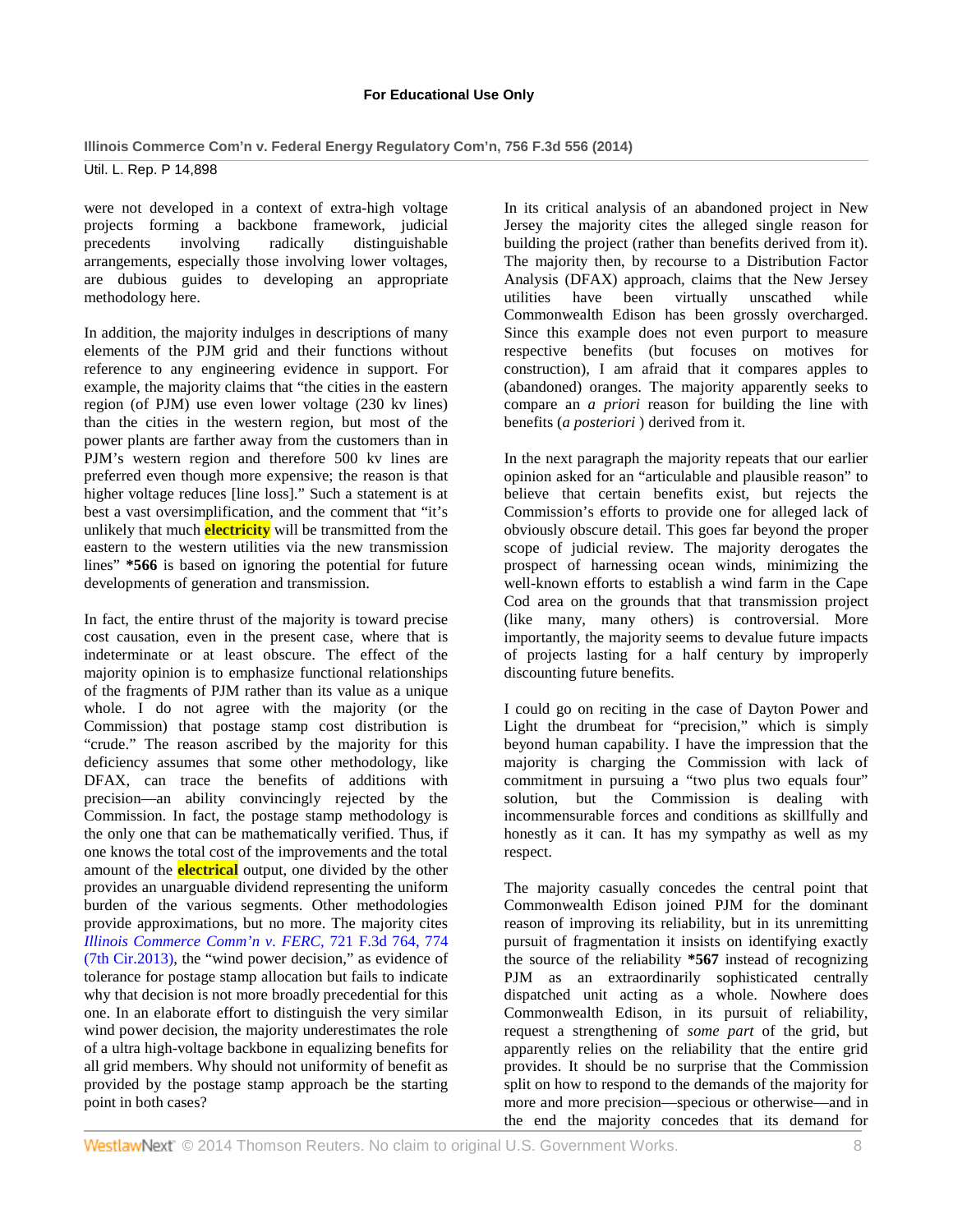Util. L. Rep. P 14,898

numbers may be unobtainable and we may have to accept whatever the Commission can produce—whether second best, third best, or whatever. The majority even approves rejection of DFAX, but this was the very basis on which the protesters brought this lawsuit. The only inescapable requirement of the majority seems to be finality and an end to litigation; in that respect I certainly agree with the majority.

At one point the majority complains because the Commission fails to specify the degree of "radiation" from an upgraded facility and then recites with apparent authority a difference in benefits and lack of uniformity between the eastern and western utilities. Much of this is an effort to supply various details of **electrical** phenomena, much more the business of the Commission than of this court. The majority seems willing to pursue these details, as speculative and unsupported conclusions, and faults the Commission for not attaching precise magnitudes to its own bottom lines. This is not judicial review; it is manufacturing its own "evidence" as a substitute for the Commission's but still seeking greater exactitude. In any event, since the majority seems to feel free to second guess the Commission, I will indulge in the same freedom (hopefully without too much violence to the *Chenery* principle) in proposing my own rationale for upholding the FERC proposal.

First of all, I think it makes a great deal of sense to start with the presumption that the costs of these extraordinarily high voltage lines ought to be allocated on a shared cost or postage stamp or "socialized" basis.1 These extraordinarily high voltages are not commonly found in **electrical** transmission systems generally and, if they are found, they constitute what seems to be the backbone of an **electrical** grid. *See [PJM Interconnection](http://www.westlaw.com/Link/Document/FullText?findType=Y&serNum=2027413487&pubNum=0000920&originationContext=document&vr=3.0&rs=cblt1.0&transitionType=DocumentItem&contextData=(sc.Search))  L.L.C.,* [138 FERC P 61230, ¶ \(Mar. 30, 2012\)](http://www.westlaw.com/Link/Document/FullText?findType=Y&serNum=2027413487&pubNum=0000920&originationContext=document&vr=3.0&rs=cblt1.0&transitionType=DocumentItem&contextData=(sc.Search)) ("Remand Order"). By that, I mean that they are capable of transmitting large quantities of bulk power long distances to make the entire grid more reliable and more efficient. *Id.* By their very nature their impacts are broader both geographically and temporally; that is, it's much more difficult to pinpoint their exact benefits to some other part of the system or to confine them to what is going on today rather than tomorrow. *See* Remand Rehearing Order ¶ 67. In this proceeding, the Commission considered the application of cost allocation by Distribution Factor Analysis (DFAX) but rejected this approach for, I think, adequate reasons<sup>2</sup>—essentially that \*568 precise benefits and temporally limited impacts were impossible to determine with this approach. *See* Remand Order ¶ 37. On the other hand, the petitioners here base their entire case

upon an application of this methodology. This is the essence of the case; I think the so-called DFAX methodology is appropriate for relatively lower voltage transmission, but it is unsuitable for the extraordinarily high voltage backbone for the reasons I have mentioned above. *Id.*

If we start with a presumption that the cost of extraordinarily high voltage transmission lines should be allocated on a shared cost or postage stamp basis, I see no reason to depart from that presumption here. The reasons on which the protesters rely are based on an application of the DFAX methodology, which the Commission has found to be inappropriate for reasons that no court should intervene to reject. *See id.* ¶¶ 36–47. In fact, I think that the rejection here illustrates the dangers of substituting the court's findings in these technical matters for the Commission's. In general, my view of starting with a presumption (rebuttable, of course) of shared costing for extraordinarily high voltage lines corresponds to the reality of the situation reflecting why the line is there and what its basic function is, namely to make the entire grid more functional.3 *See id.* ¶ 21. The protests here are based on the approach of measuring the impact of the backbone network and attempting to target its broad effect to some subregion of the grid.

As a matter of equity, many tears have been shed here over the plight of Dayton Power & Light, and particularly, Commonwealth Edison (which, as the power supplier of the forum is singled out), but these utilities joined the system only a few years ago, even though they are many hundreds of miles away from the original PJM (which has been in business for many, many years and was unusually sophisticated as a centrally dispatched grid). Interestingly, neither Commonwealth Edison nor its parent Exelon is a party to this proceeding, which may reflect a less intense degree of objection to the outcome. Commonwealth Edison was well aware of the reliance on ultra high voltage transmission as a basic element in improving reliability in PJM, and Commonwealth Edison **\*569** is significantly quoted by the majority as having been motivated to join PJM by its need for reliability benefits. Perhaps, Commonwealth Edison was surprised that the cost of any additions would follow a postage stamp basis rather than a DFAX basis, but I doubt that that possibility escaped them completely and I see nothing inequitable about requiring them to participate in the costs of these additions, which are basically for the benefit of the entire grid. This is the essence of my difference with the majority, which says the Commission's "basic fallacy" is to assume that the 500 kv lines are for the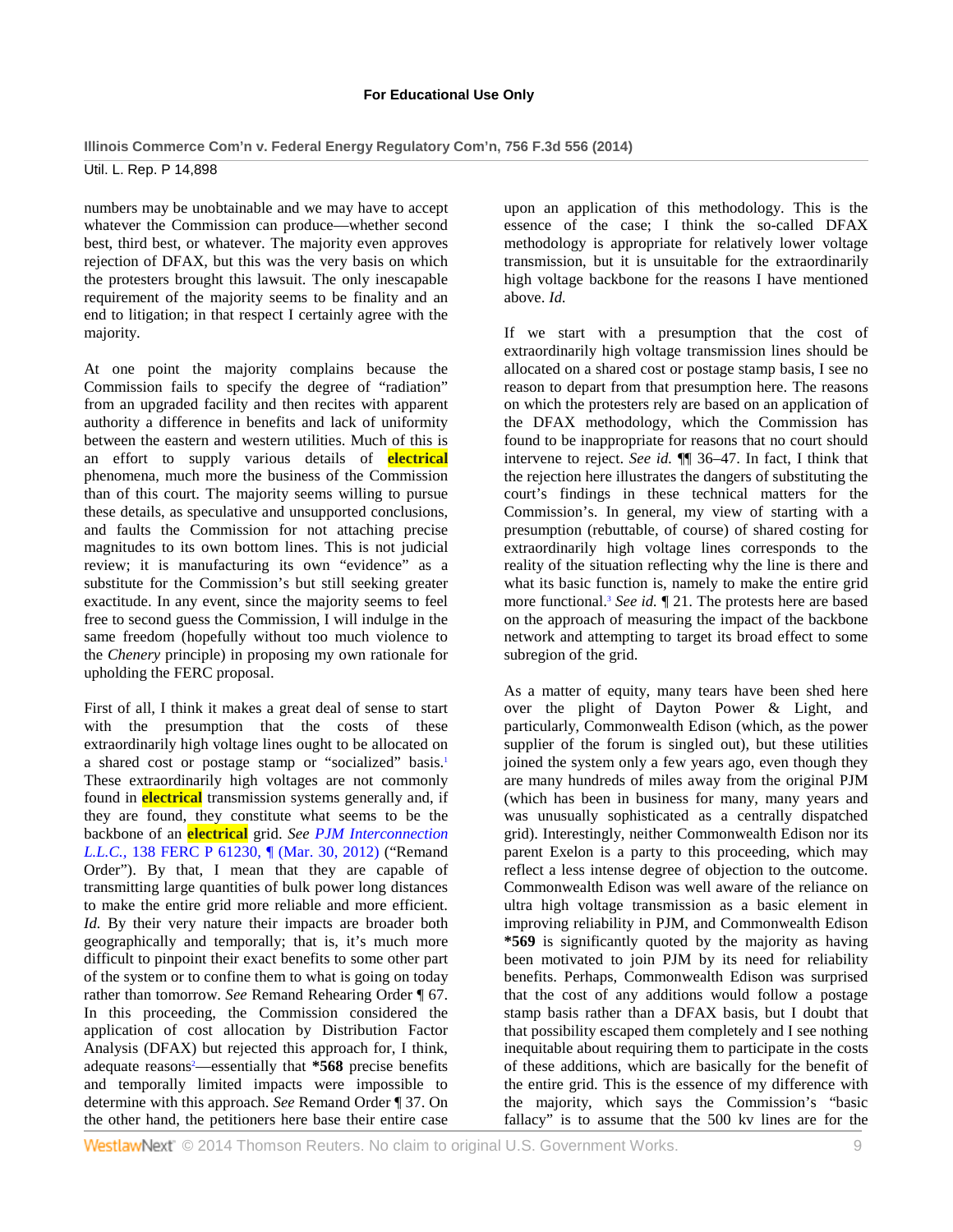Util. L. Rep. P 14,898

benefit of the entire grid. I do not think this is a fallacy, and even Commonwealth Edison seems to recognize that reality. Commonwealth Edison came late to the party, and I think it is not unfair that they participate on a pro rata basis in these developments.

The majority also seems to be totally convinced of the position that, since the **electrical** flows at the moment are primarily from east to west, almost the entire burden should be placed on the eastern utilities; and in that regard my colleagues were very skeptical of the development of off-shore wind farms in the Atlantic Ocean or other such future developments in **electrical** generation and transmission, as a possible basis for reversing the flow of power in the future. I can only guess the specific prospects of offshore wind farms or other developments, or how these specific developments might affect the situation, but I certainly don't think it is unlikely that there will be significant changes in **electrical** flows over these new facilities during the next  $\overline{40}$  or  $\overline{50}$  years when the facilities will be in operation. Confining the Commission to the DFAX methodology, which substantially restricts considerations of grid development over time, the protesters' approach ignores the function

and outlook of a high voltage backbone. *See* Remand Order ¶¶ 39, 41, 43, 111.

I suppose that the next version of things that we may get from back from FERC will be some sort of hybrid system, which would bow in the direction of what I think should be presumptive (namely, a postage stamp methodology for these extremely high voltage facilities), while maintaining some aspects of an approach that superficially conforms to various radically distinguishable judicial precedents. In my opinion this will be unfortunate, since I firmly believe we should allow the FERC to be creative in addressing these unprecedented problems.

For these reasons I respectfully dissent.

# **Parallel Citations**

Util. L. Rep. P 14,898

#### Footnotes

- \* Circuit Judge [Richard D.](http://www.westlaw.com/Link/Document/FullText?findType=h&pubNum=176284&cite=0181684701&originatingDoc=I81fec7effccd11e39488c8f438320c70&refType=RQ&originationContext=document&vr=3.0&rs=cblt1.0&transitionType=DocumentItem&contextData=(sc.Search)) **Cudahy** voted to grant the petition for rehearing. Circuit Judge [Joel M. Flaum](http://www.westlaw.com/Link/Document/FullText?findType=h&pubNum=176284&cite=0233857101&originatingDoc=I81fec7effccd11e39488c8f438320c70&refType=RQ&originationContext=document&vr=3.0&rs=cblt1.0&transitionType=DocumentItem&contextData=(sc.Search)) did not participate in the consideration of the petition for rehearing.
- 1 Indeed, the majority in *Illinois Commission I* acknowledged that a presumption of grid-wide benefits is appropriate for new projects because the grid is integrated and the benefits are inherently spread over the entire grid. [576 F.3d at 477](http://www.westlaw.com/Link/Document/FullText?findType=Y&serNum=2019550254&pubNum=0000506&fi=co_pp_sp_506_477&originationContext=document&vr=3.0&rs=cblt1.0&transitionType=DocumentItem&contextData=(sc.Search)%23co_pp_sp_506_477) ("[FERC] can presume that new transmission lines benefit the entire network by reducing the likelihood or severity of outages."); *see also Entergy Servs., Inc. v. FERC,* [319 F.3d 536, 543 \(D.C.Cir.2003\)\(](http://www.westlaw.com/Link/Document/FullText?findType=Y&serNum=2003148873&pubNum=0000506&fi=co_pp_sp_506_543&originationContext=document&vr=3.0&rs=cblt1.0&transitionType=DocumentItem&contextData=(sc.Search)%23co_pp_sp_506_543)noting that upgrades intended to preserve reliability are presumed to benefit the system as a whole). Given the backbone nature of these extra high-voltage projects, I think this presumption is even more compelling.
- 2 Under the DFAX methodology, PJM selects the single most severe reliability violation for each project, models it on a 5–year period, and does not revisit the allocation even if changes occur to the system before or during construction. *See* Remand Order ¶ 41, 44. This method also bases allocations solely on who causes the need for the new project, and does not consider who will use the new line once it is built. *See id.* In other words, the DFAX method is based on limited and temporally inflexible information. Conversely, FERC found that the regional allocation method was adjusted every year to account for changes to the system, as well as use a 15–year projection which allows for greater planning for future developments affecting the grid. *See id.* ¶¶ 97, 117.
- 3 Reliability is not a middling concern—power outages and the more serious "cascading" outages are not uncommon. In 2003 a cascading outage in Ohio spread across several states, left over 50 million people and resulted in economic losses in the billions. *E.g.,* Mike Edmonds, *10 Years Later, Power Outages Still Cost U.S. Billions Each Year,* GridTalk (Aug. 14, 2013), available at http://www.sandc.com/blogs/index. php/2013/08/10-years-laterpower-outagesstillcost-u-s-billions-each-year. Estimates put the annual cost of outages upwards of \$80 billion. *See* Kristina Hamachi LaCommare & Joseph H. Eto, *Understanding the Cost of Power Interruptions to U.S. Electricity Consumers, Lawrence Berkeley National Laboratory,* (Sept.2004), available at http://certs.lbl.gov/pdf/55718.pdf. Experts have estimated that the reliability savings from strengthening the transmission backbone, and thus the entire grid, could be as much as \$49 billion, annually. *See* Massoud Amin, *U.S. Electrical Grid Gets Less Reliable,* IEEE Spectrum (Dec. 30, 2010), available at http://spe-ctrum. ieee.org/energy/policy/us-**electrical**-grid-gets-less-reliable.